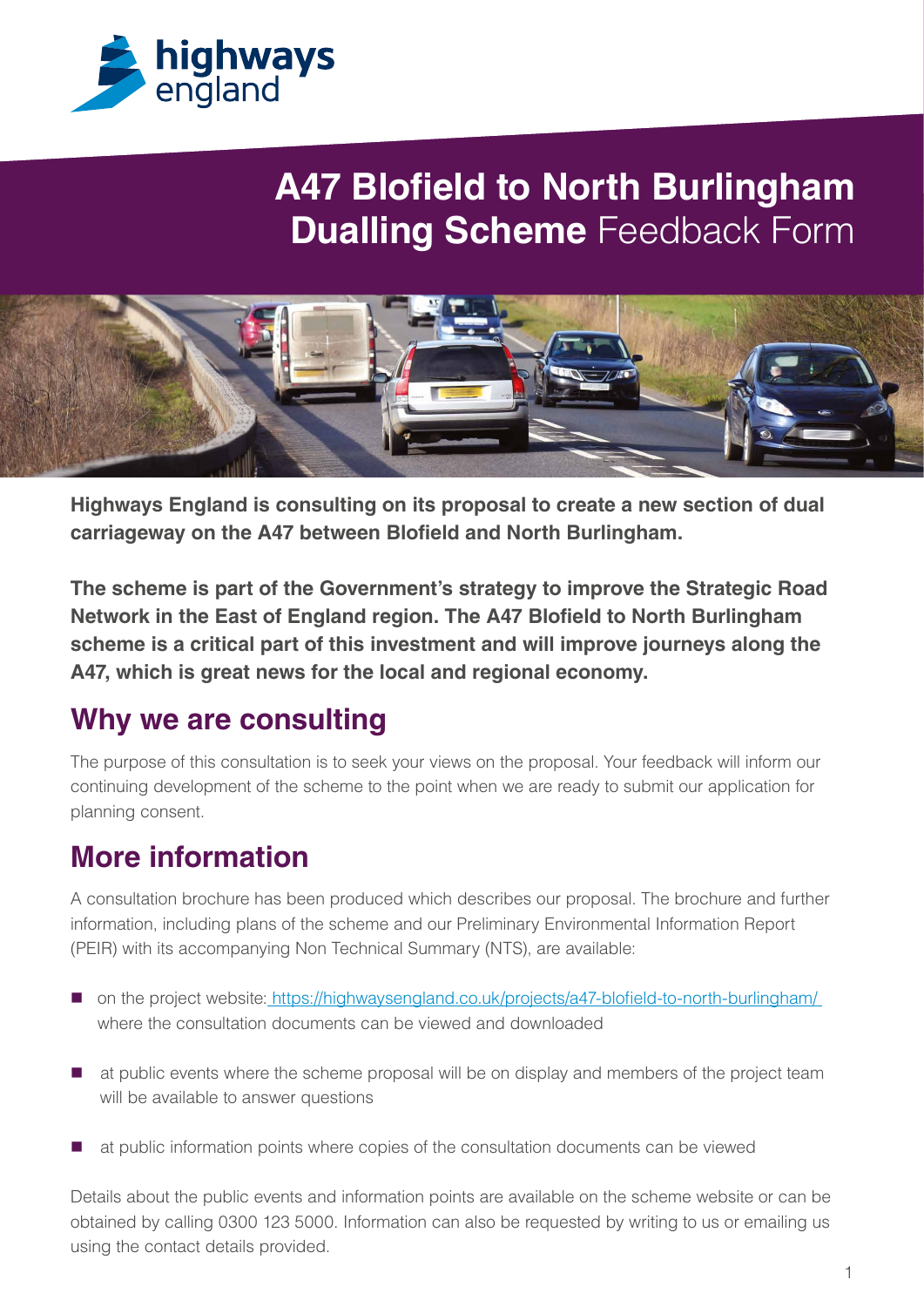

| ou are an affected landholder $\Box$ Yes $\Box$ No |  |  |
|----------------------------------------------------|--|--|
| $\Box$ Yes $\Box$ No                               |  |  |
|                                                    |  |  |
|                                                    |  |  |

#### **About you**

Please tell us your name and address. This information is optional, but will allow us to update you on the outcome of the consultation and the next stages in this project. If you do not want to provide these details, please just give us your postcode

.

| Name                                                                                                                |  |
|---------------------------------------------------------------------------------------------------------------------|--|
| Postcode                                                                                                            |  |
| Email                                                                                                               |  |
| Postal address                                                                                                      |  |
| This is optional but providing your<br>email or postal address will allow us<br>to update you with any news on this |  |

Have you received correspondence informing you that ye

Are you responding on behalf of an organisation?

**Online**: by completing this response form at https://highwaysengland.co.uk/projects/a47-blofield-to-north-burlingham/

*consultation.*

**Email:** by sending your response form to A47BlofieldtoNorthBurlinghamRIS@highwaysengland.co.uk

**Freepost:** by posting your response form to Freepost A47 Blofield to North Burlingham

If yes, which organisation?

#### **How to give us your views**

You can respond to this consultation in a number of ways:

If you are completing a paper copy of this feedback form, please feel free to use additional paper if the boxes within the form do not provide enough space for the comments you wish to make.

Paper copies of the feedback form can also be completed and handed in at the public events.

**The closing date for responses to this consultation is 11:59pm on Friday 19 October 2018.**

#### **Data protection**

On 25 May 2018, the General Data Protection Regulations (GDPR) became law. The law requires Highways England to explain to you – consultees, stakeholders and customers – how your personal data will be used and stored.

Highways England adheres to the government's consultation principles, the Planning Act 2008 and the Highways Act 1980 as required and may collect personal data to help shape development of highways schemes.

Personal data collected by the project team will be processed and retained by Highways England and its appointed contractors until the scheme is complete.

Under the GDPR regulations you have the following rights:

- $\blacksquare$  right of access to the data (Subject Access Request)
- $\blacksquare$  right for the rectification of errors
- $\Box$  right to erasure of personal data this is not an absolute right under the legislation
- right to restrict procession or to object to processing
- $\blacksquare$  right to data portability

If, at any point, Highways England plans to process the personal data we hold for a purpose other than for which it was originally collected, we will tell you what that other purpose is. We will do this prior to any further processing taking place and we will include any relevant additional information, including your right to object to that further processing.

You have the right to lodge a complaint with the supervisory authority, the Information Commissioners Office.

If you'd like more information about how we manage data, or a copy of our privacy notice, please contact: DataProtectionAdvice@highwaysengland.co.uk

#### **The scheme design**

The proposed route for the new stretch of dual carriageway is outlined in the consultation brochure or at www.highwaysengland.co.uk/projects/a47-blofield-to-north-burlingham/

Our proposed design involves building a new dual carriageway running to the south of the existing alignment of the A47. The route will be built within 70 metres of the existing carriageway and will pass predominantly through open farm land. The design also includes construction of two new junctions.

The junction at the Blofield end includes a link road going over the new route to connect the existing A47 with the Yarmouth Road via a bridge. The junction at the North Burlingham end would be a new grade separated junction (this means you'll have to go up or down a slip road to join and leave the A47) in the form of a bridge to provide a north/south connection between South Walsham Road and Acle Road.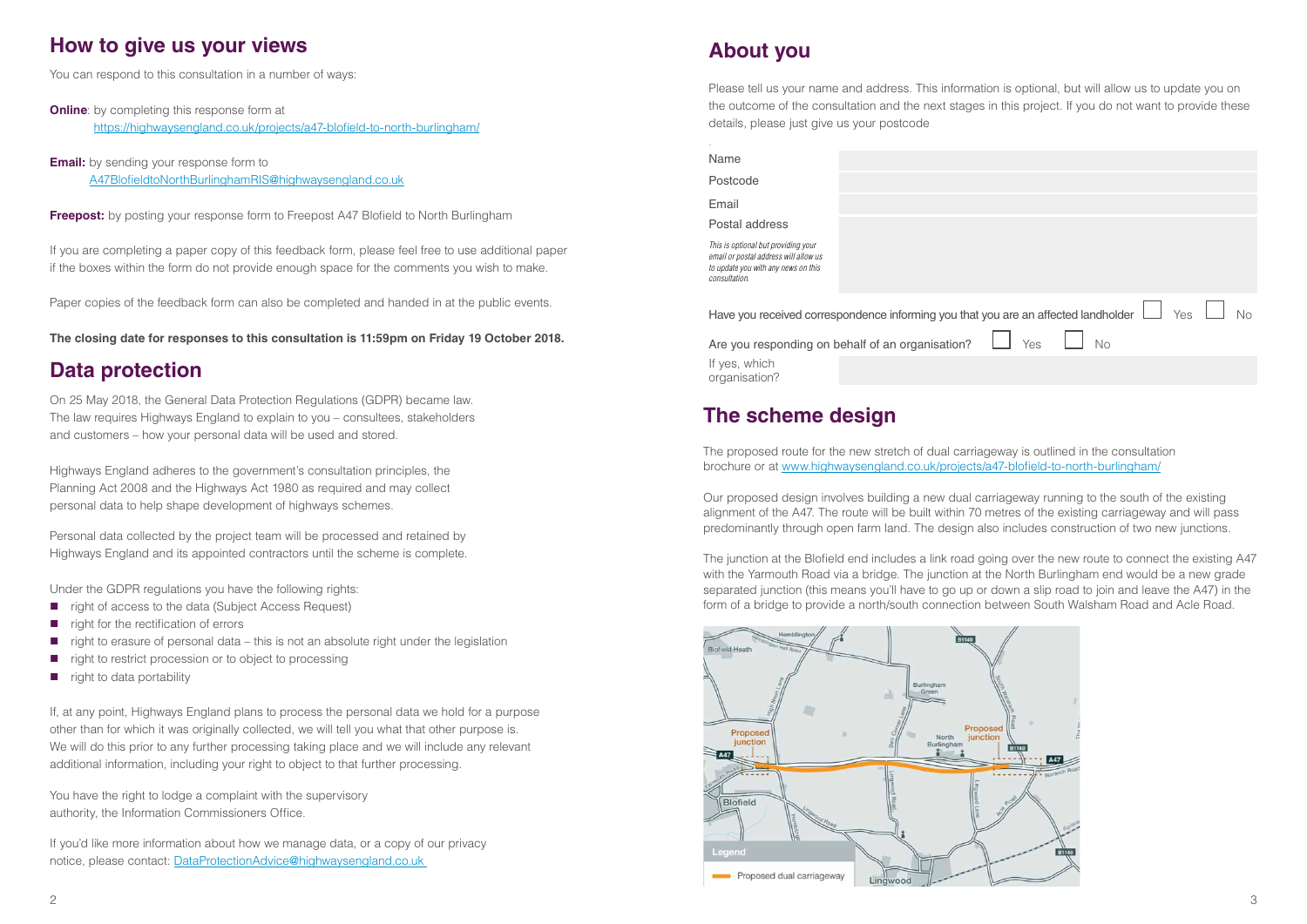

#### **Q1a. Do you support or oppose our proposals to construct a new stretch of dual carriageway between Blofield and North Burlingham?**

| Strongly agree   | Tend to agree     | Neither agree nor disagree |
|------------------|-------------------|----------------------------|
|                  |                   |                            |
| Tend to disagree | Strongly disagree | Don't know                 |
|                  |                   |                            |

### **Q1b. Please give any further details about your response:**

**Q2a.**To maintain local access, where possible, the pre-existing single carriageway from the 'old' A47 between Blofield and North Burlingham will be maintained and integrated into the local road network. Two new gradeseparated junctions running over each end of the carriageway will provide a connection between South Walsham road and Acle Road in the east, and Yarmouth Road in the west.

#### **Do you support or oppose our proposals to maintain and integrate the existing carriageway?**

| Strongly agree   | Tend to agree     | Neither agree nor disagree |
|------------------|-------------------|----------------------------|
| Tend to disagree | Strongly disagree | Don't know                 |

### **Q2b. Please give any further details about your response:**

**Q3a. Do you support or oppose our proposals to create a new grade-separated junction in the form of a bridge at the eastern end of the proposed scheme?**



#### **(Please select one option)**

| Strongly agree   | Tend to agree    |
|------------------|------------------|
| Tend to disagree | Strongly disagre |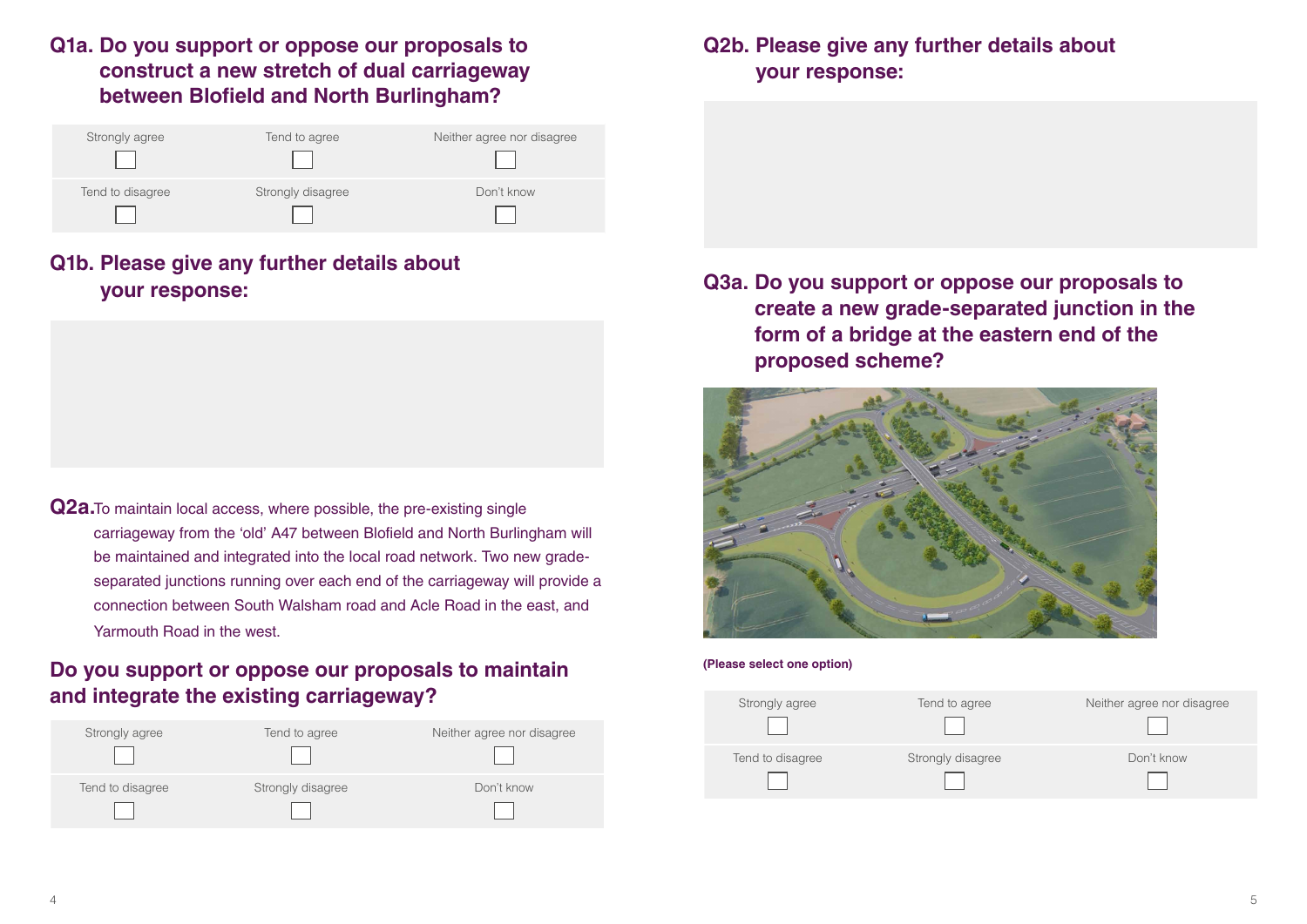### **Q3b. Please give any further details about your response:**

**Q4a. Do you support or oppose our proposals to create a link bridge over the existing A47 to connect it to Yarmouth Road at the western end of the scheme?**



#### **(Please select one option)**

| Strongly agree   | Tend to agree     | Neither agree nor disagree |
|------------------|-------------------|----------------------------|
| Tend to disagree | Strongly disagree | Don't know                 |

### **Q4b. Please give any further details about your response:**

#### **Q5a. Do you support the provisions made, which include a mixed-use bridge with footpaths for pedestrians and cyclists in the scheme design?**

**(Please select one option)**

| Strongly agree   | Tend to agree     | Neither agree nor disagree |
|------------------|-------------------|----------------------------|
| Tend to disagree | Strongly disagree | Don't know                 |

#### **Q5b. Please give any further details about your response:**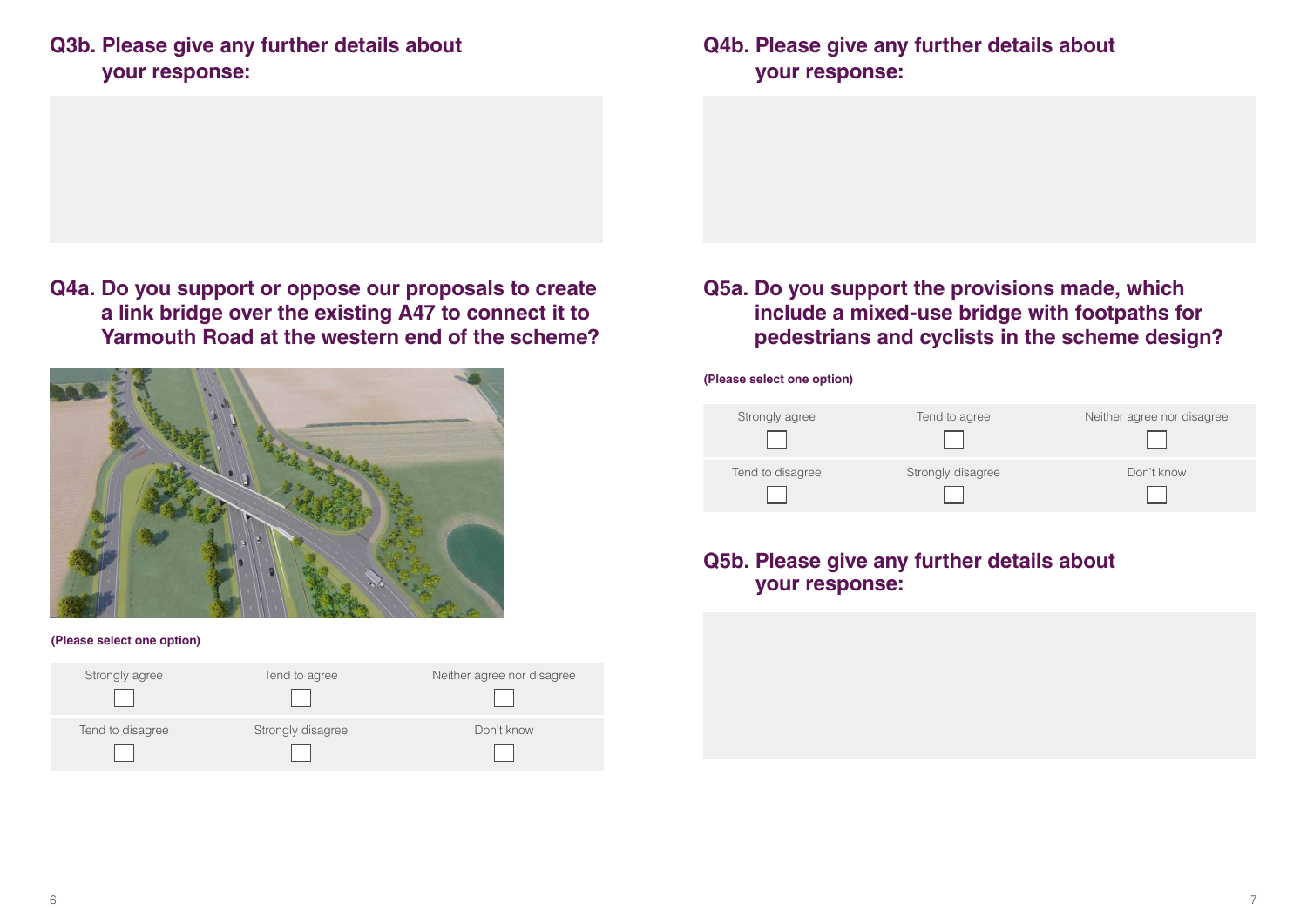#### **Q6: Please provide us with any other comments you may have regarding the proposed scheme design.**

#### **The environmental impacts**

Before we make our appWe would like to understand how you heard about this consultation and the range of people who are taking part, to enable us to gather data that can be useful in informing planning arrangements for future consultations.

While the EIA is ongoing, we have prepared a Preliminary Environmental Information Report (PEIR) to describe the environmental setting and currently anticipated effects of the

proposed scheme. A Non-Technical Summary of the PEIR has also been prepared to summarise the environmental effects. The findings of the PEIR and the NTS are also summarised within our consultation materials including the consultation brochure and exhibition boards.

We would like to understand how you heard about this consultation and the range of people who are taking part, to enable us to gather data that can be useful in informing planning arrangements for future consultations.

**Q.7a. Do you support the findings or scope of the Preliminary Environmental Information Report as outlined in the report, the Non Technical Summary and/or summarised information within our consultation materials?**

#### **(Please select one option)**

| Strongly agree   | Tend to agree     | Neither agree nor disagree |
|------------------|-------------------|----------------------------|
|                  |                   |                            |
| Tend to disagree | Strongly disagree | Don't know                 |

**Q.7b. Please give any further details about your you may wish to raise:** 

# **response, any other comments you might have about the PEIR or any environmental concerns**

#### **The consultation**

### **Q9: How did you hear about this consultation?**

(Select one or more options)